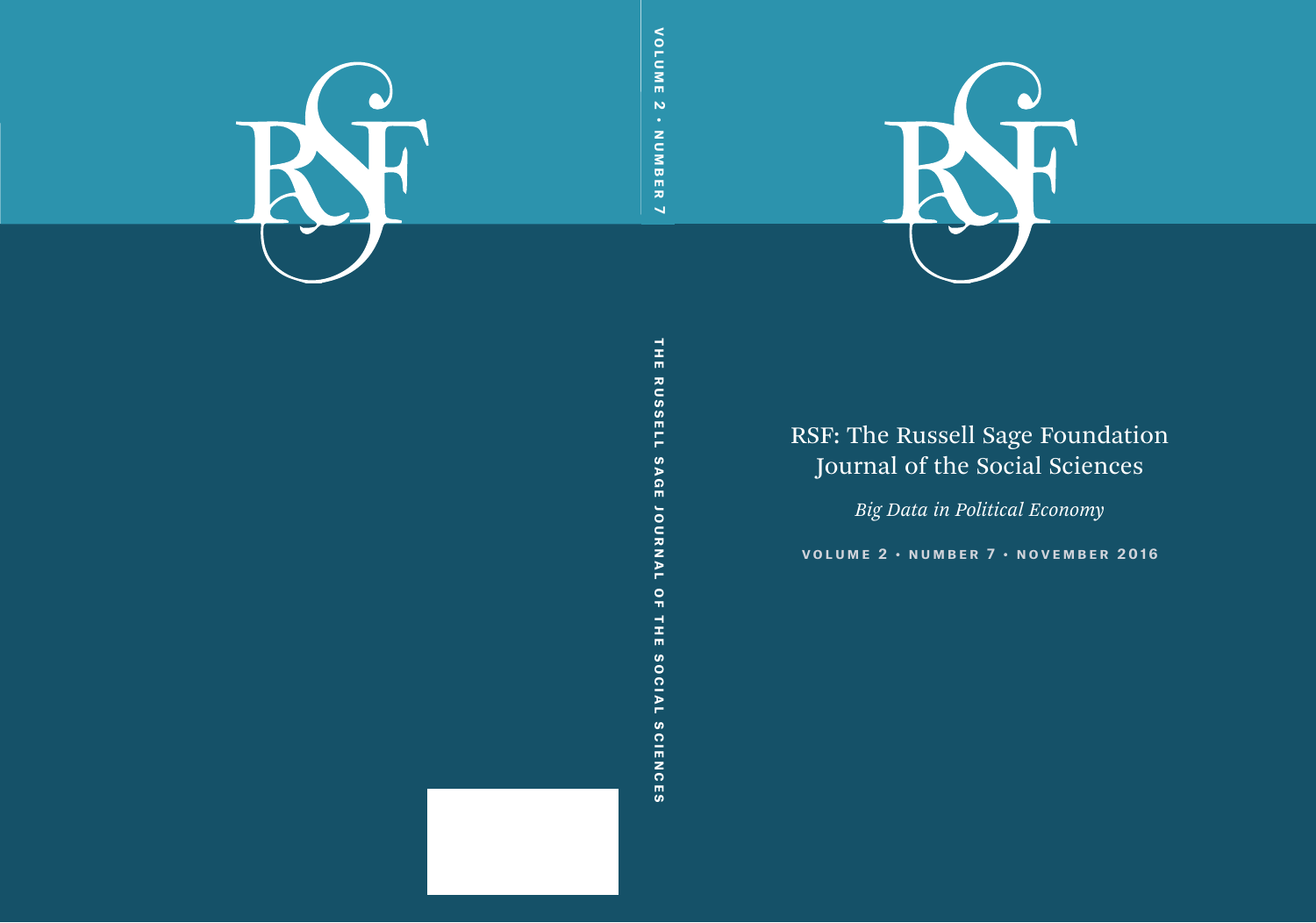

# RSF: The Russell Sage Foundation Journal of the Social Sciences

*Big Data in Political Economy*

**VOLUME 2 · NUMBER 7 · NOVEMBER 2016**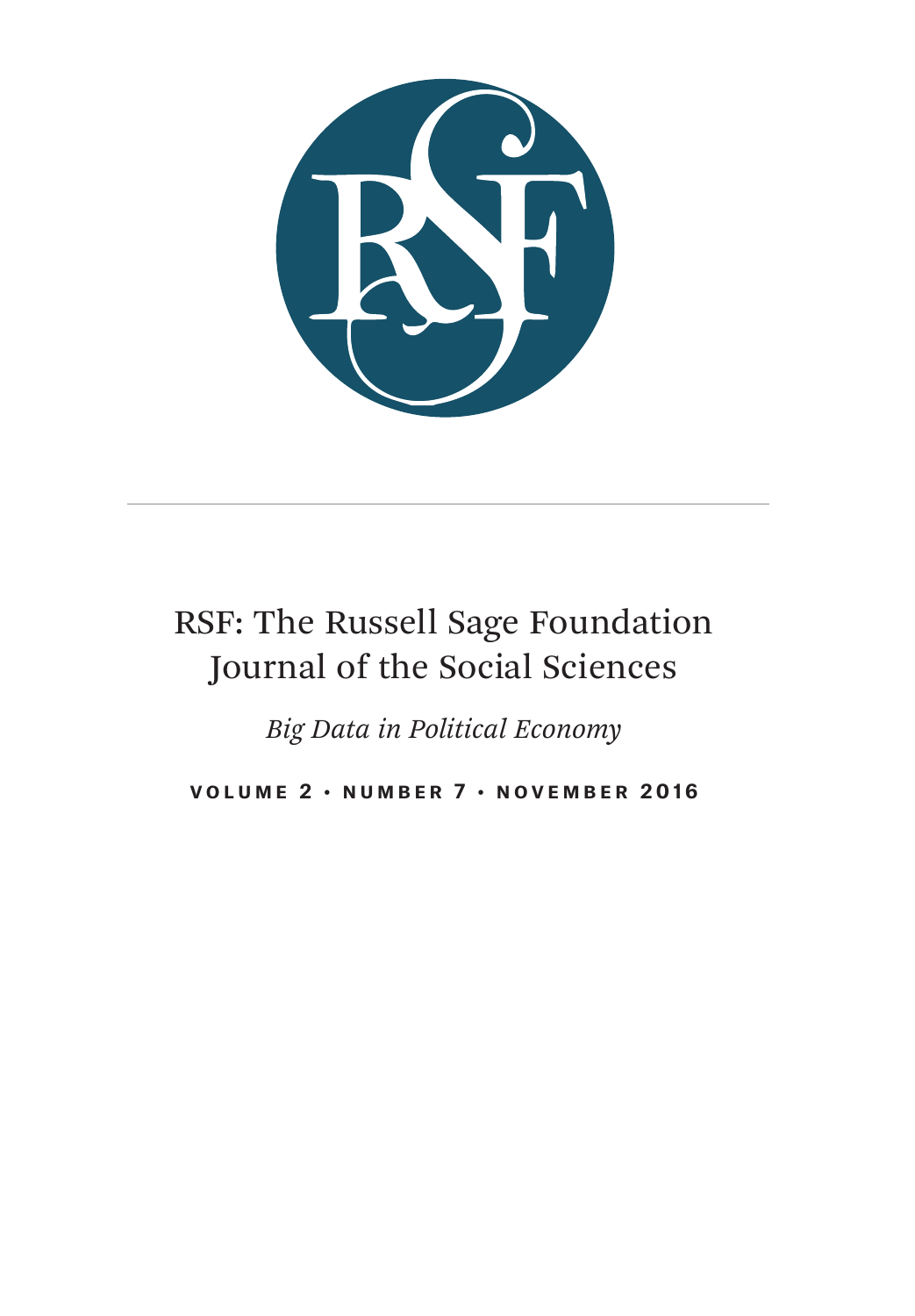

#### **The Russell Sage Foundation**

The Russell Sage Foundation, one of the oldest of America's general purpose foundations, was established in 1907 by Mrs. Margaret Olivia Sage for "the improvement of social and living conditions in the United States." The foundation seeks to fulfill this mandate by fostering the development and dissemination of knowledge about the country's political, social, and economic problems. While the foundation endeavors to assure the accuracy and objectivity of each book it publishes, the conclusions and interpretations in Russell Sage Foundation publications are those of the authors and not of the foundation, its trustees, or its staff. Publication by Russell Sage, therefore, does not imply foundation endorsement.

#### **Board of Trustees**

Sara S. McLanahan, *Chair* Larry M. Bartels Karen S. Cook W. Bowman Cutter III Sheldon H. Danziger Kathryn Edin Lawrence F. Katz David Laibson

Nicholas Lemann Martha Minow Peter R. Orszag Claude M. Steele Shelley E. Taylor Richard H. Thaler Hirokazu Yoshikawa

#### **Mission Statement**

*RSF: The Russell Sage Foundation Journal of the Social Sciences* is a peer-reviewed, open-access journal of original empirical research articles by both established and emerging scholars. It is designed to promote cross-disciplinary collaborations on timely issues of interest to academics, policymakers, and the public at large. Each issue is thematic in nature and focuses on a specific research question or area of interest. The introduction to each issue will include an accessible, broad, and synthetic overview of the research question under consideration and the current thinking from the various social sciences.

#### **RSF Journal Editorial Board**

| Elizabeth O. Ananat, Duke   | Jennifer Hochschild.                 |
|-----------------------------|--------------------------------------|
| University                  | <b>Harvard University</b>            |
| Annette Bernhardt,          | Douglas S. Massey,                   |
| University of California,   | <b>Princeton University</b>          |
| <b>Berkeley</b>             | Mary E. Pattillo,                    |
| Karen S. Cook, Stanford     | Northwestern University              |
| University                  | James Sidanius, Harvard              |
| Sheldon H. Danziger, RSF    | University                           |
| President                   | Mary C. Waters, Harvard              |
| Janet C. Gornick, The       | University                           |
| <b>CUNY Graduate Center</b> | Bruce Western, Harvard<br>University |

Copyright © 2016 by Russell Sage Foundation. All rights reserved. Printed in the United States of America. No part of this publication may be reproduced, stored in a retrieval system, or transmitted in any form or by any means, electronic, mechanical, photocopying, recording, or otherwise, without the prior written permission of the publisher. Reproduction by the United States Government in whole or in part is permitted for any purpose.

Opinions expressed in this journal are not necessarily those of the editors, editorial board, trustees, or the Russell Sage Foundation.

We invite scholars to submit proposals for potential issues through the *RSF* application portal: [https://rsfjournal](https://rsfjournal.onlineapplicationportal.com/) [.onlineapplicationportal.com/.](https://rsfjournal.onlineapplicationportal.com/) Submissions should be addressed to Suzanne Nichols, Director of Publications.

To view the complete text and additional features online please go to **<www.rsfjournal.org>**.

#### **Russell Sage Foundation**

112 East 64th Street New York, NY 10065

| ISSN (print):                | 2377-8253         |
|------------------------------|-------------------|
| ISSN (electronic): 2377-8261 |                   |
| ISBN:                        | 978-0-87154-730-9 |